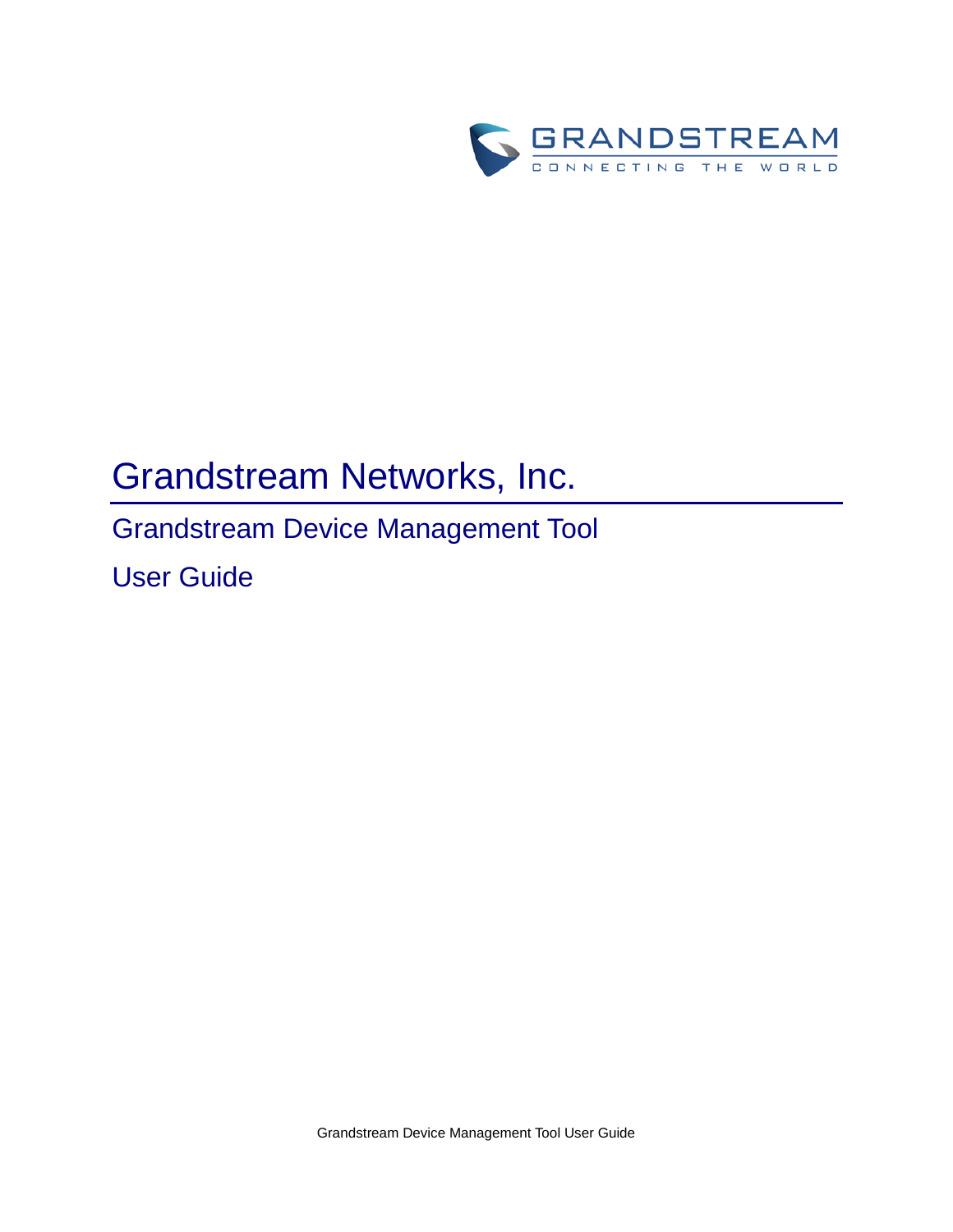

# **Grandstream Device Management Tool User Guide**

# **Index**

| 3   |
|-----|
|     |
|     |
|     |
|     |
| . 6 |
|     |
|     |
|     |
|     |
|     |
|     |
|     |
|     |
|     |
|     |
|     |
|     |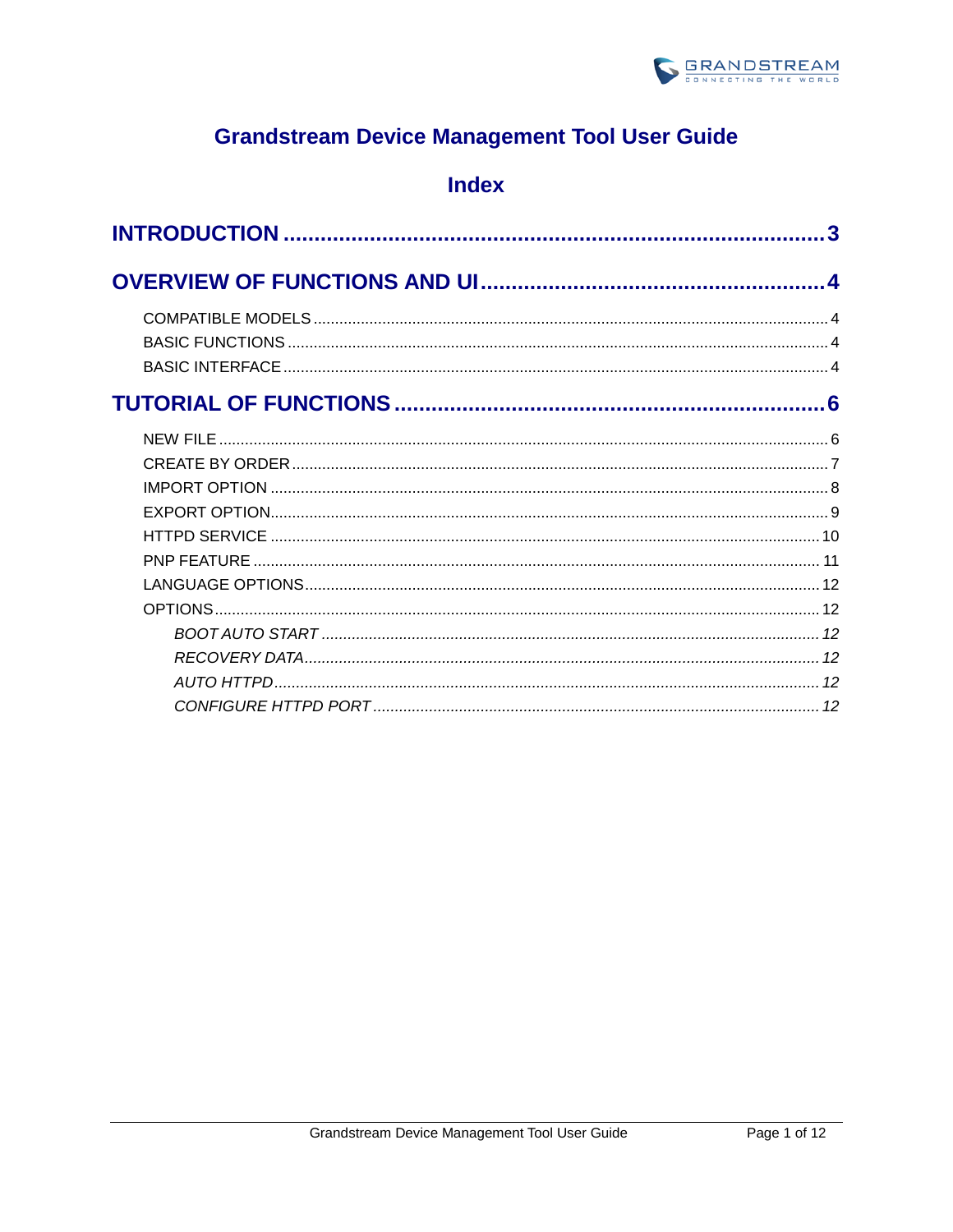

### **Table of Figures**

#### **Grandstream Device Management Tool User Guide**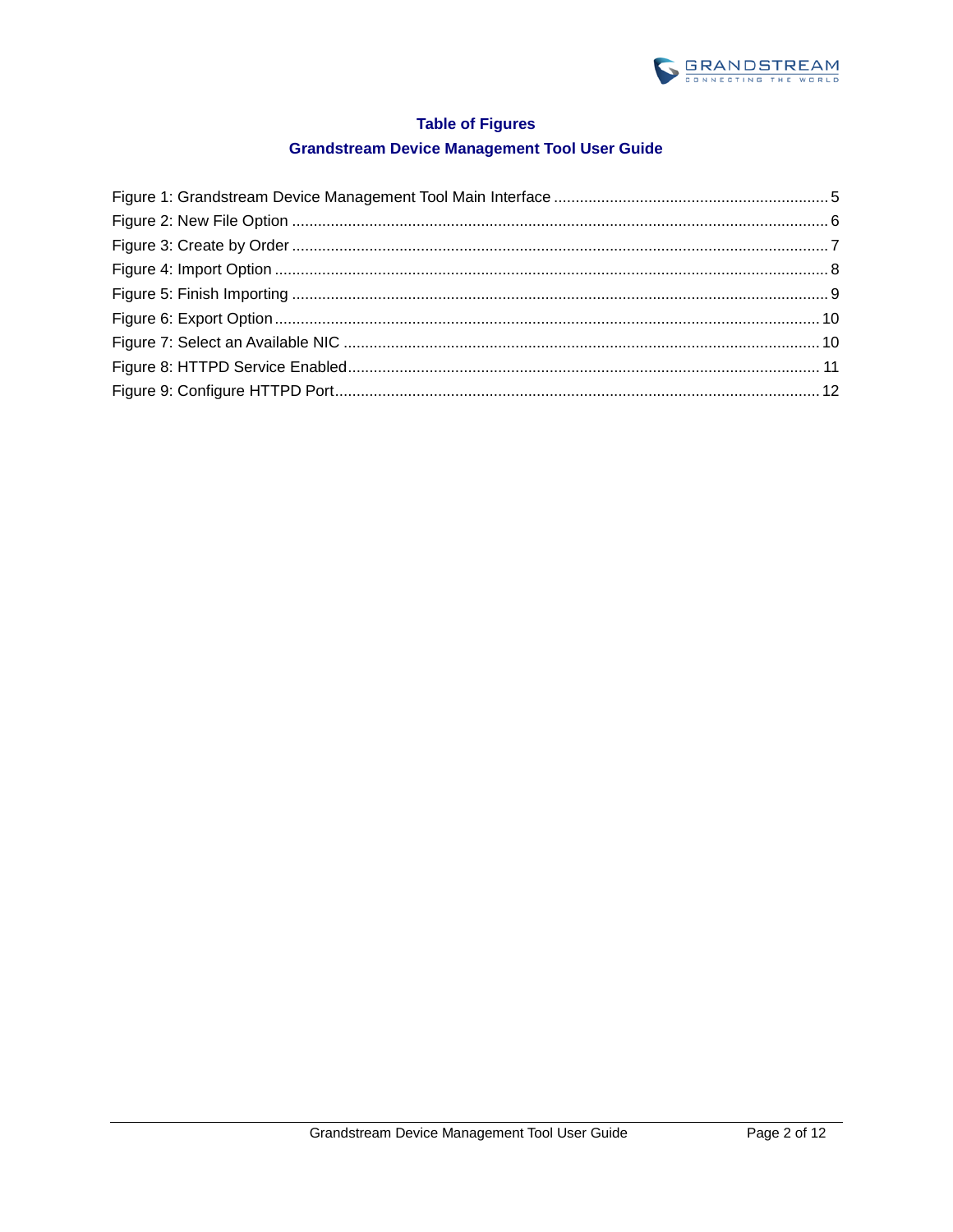

# **INTRODUCTION**

<span id="page-3-0"></span>Grandstream Device Management Tool is a powerful deployment tool for Grandstream phones. It could configure and generate configuration file(s) for one or more Grandstream phone(s). This tool could help phones administrator to deploy phones with simpler operations and less time. This User Guide describes how to use Grandstream Device Management Tool to configure Grandstream phones. To learn more about Grandstream phones provisioning features, please visit link<http://www.grandstream.com/support> to check Grandstream phones' User Guides and Administration Guides.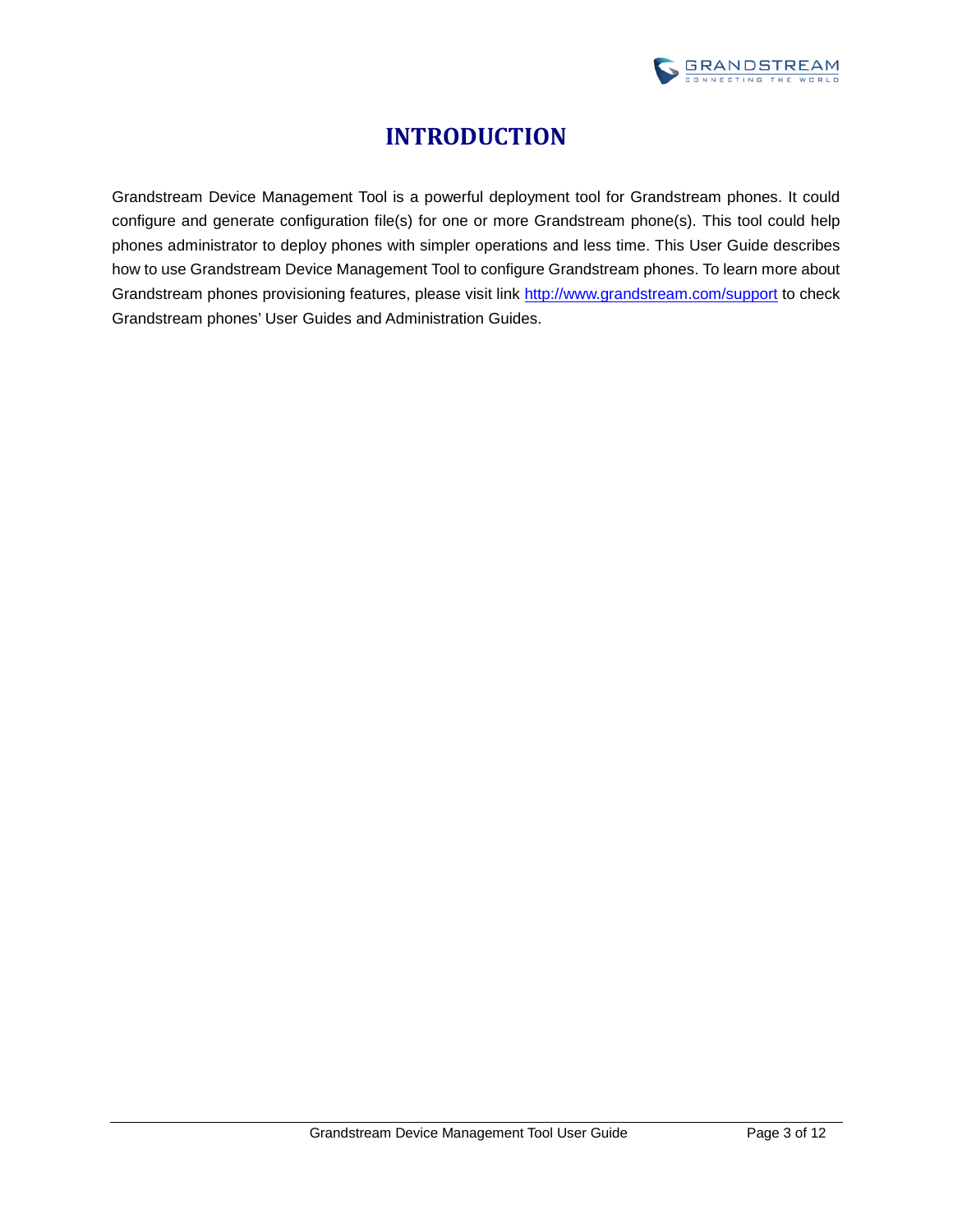

# **OVERVIEW OF FUNCTIONS AND UI**

<span id="page-4-0"></span>Grandstream Device Management Tool should be installed on Windows platform before using it. Users could use its straightforward and intuitive interface to configure Grandstream phones.

### <span id="page-4-1"></span>**COMPATIBLE MODELS**

- **•** GXP16XX
- $\bullet$  GXP21XX
- **•** GXP2200
- **•** GXP14XX
- **•** GXP11XX
- **•** DP71X
- **•** GXV31XX
- **GXV32XX**

### <span id="page-4-2"></span>**BASIC FUNCTIONS**

- **•** Configure a new configuration file
- **•** Create configuration files by order
- **•** Import .CSV configuration file
- Export .CSV configuration file
- **•** Start HTTPD service
- **•** Enable PNP server
- **•** Languages options
- **•** Options

### <span id="page-4-3"></span>**BASIC INTERFACE**

Open the directory where Grandstream Device Management Tool is installed, and double click "GS Manager". The main screen is shown below: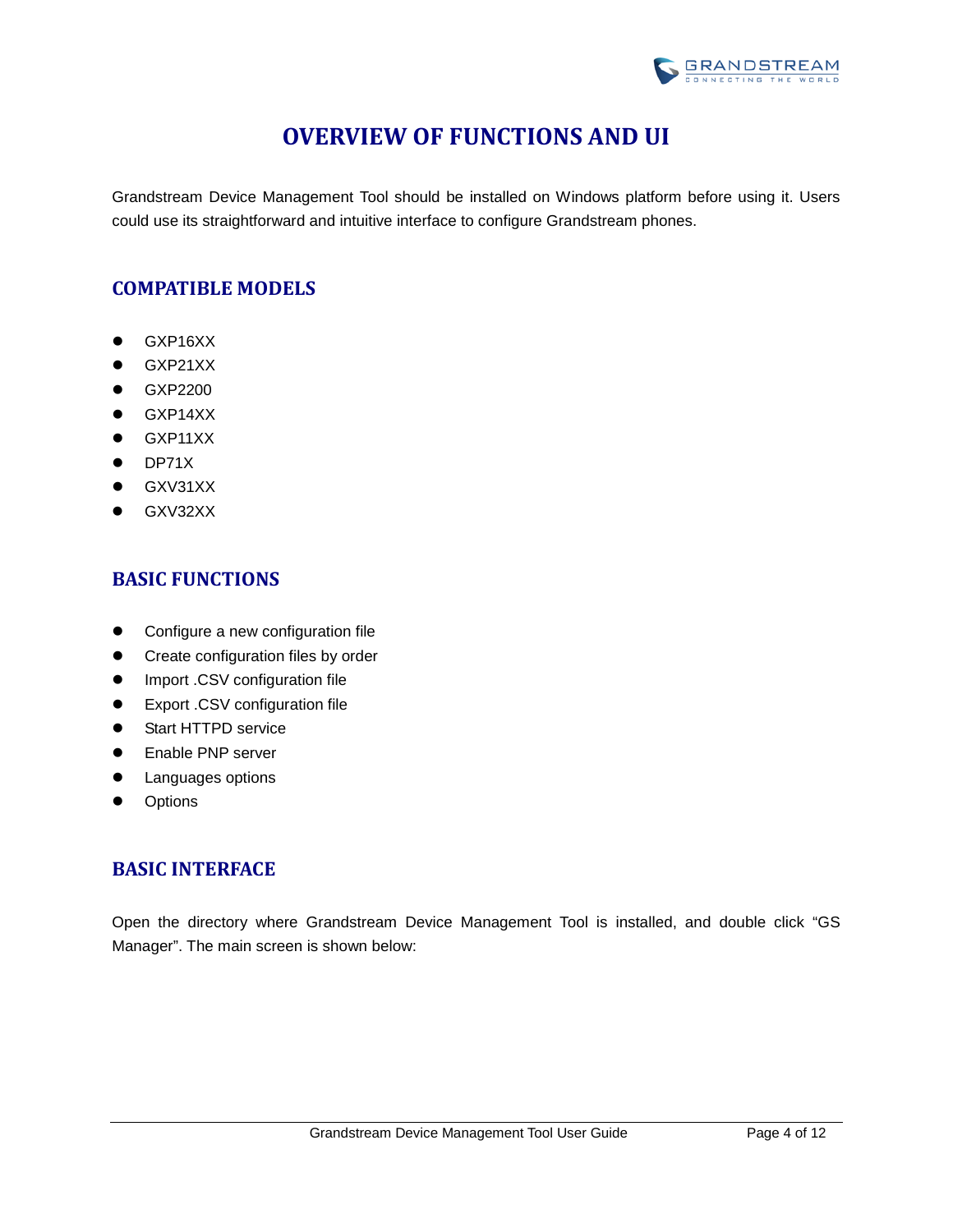

| File             | Grandstream Device Management Tool<br>Import Export Language Options Help About |                |  |            |              |              |                 |                |            |            | $\qquad \qquad -$ | $\Box$     | $\times$ |
|------------------|---------------------------------------------------------------------------------|----------------|--|------------|--------------|--------------|-----------------|----------------|------------|------------|-------------------|------------|----------|
| ${\tt Device}$   |                                                                                 | Total device:0 |  |            |              |              |                 |                | Open HTTPD |            | Enable PNP Server |            |          |
| Your Device List |                                                                                 |                |  |            | $New$ $File$ |              | Create by order | ${\tt Import}$ |            | Export     |                   | Delete All |          |
| ${\tt ID}$       | $\mathtt{MAC}$                                                                  | $\rm Product$  |  | SIP Server |              | Account Name | SIP User ID     | City           |            | $Comp$ any | Department        |            |          |
|                  |                                                                                 |                |  |            |              |              |                 |                |            |            |                   |            |          |
|                  |                                                                                 |                |  |            |              |              |                 |                |            |            |                   |            |          |
|                  |                                                                                 |                |  |            |              |              |                 |                |            |            |                   |            |          |
|                  |                                                                                 |                |  |            |              |              |                 |                |            |            |                   |            |          |
|                  |                                                                                 |                |  |            |              |              |                 |                |            |            |                   |            |          |
|                  |                                                                                 |                |  |            |              |              |                 |                |            |            |                   |            |          |
|                  |                                                                                 |                |  |            |              |              |                 |                |            |            |                   |            |          |
|                  |                                                                                 |                |  |            |              |              |                 |                |            |            |                   |            |          |
|                  |                                                                                 |                |  |            |              |              |                 |                |            |            |                   |            |          |
|                  |                                                                                 |                |  |            |              |              |                 |                |            |            |                   |            |          |
|                  |                                                                                 |                |  |            |              |              |                 |                |            |            |                   |            |          |
|                  |                                                                                 |                |  |            |              |              |                 |                |            |            |                   |            |          |
|                  |                                                                                 |                |  |            |              |              |                 |                |            |            |                   |            |          |
|                  |                                                                                 |                |  |            |              |              |                 |                |            |            |                   |            |          |
|                  |                                                                                 |                |  |            |              |              |                 |                |            |            |                   |            |          |
|                  |                                                                                 |                |  |            |              |              |                 |                |            |            |                   |            |          |
|                  |                                                                                 |                |  |            |              |              |                 |                |            |            |                   |            |          |
|                  |                                                                                 |                |  |            |              |              |                 |                |            |            |                   |            |          |

<span id="page-5-0"></span>**Figure 1: Grandstream Device Management Tool Main Interface**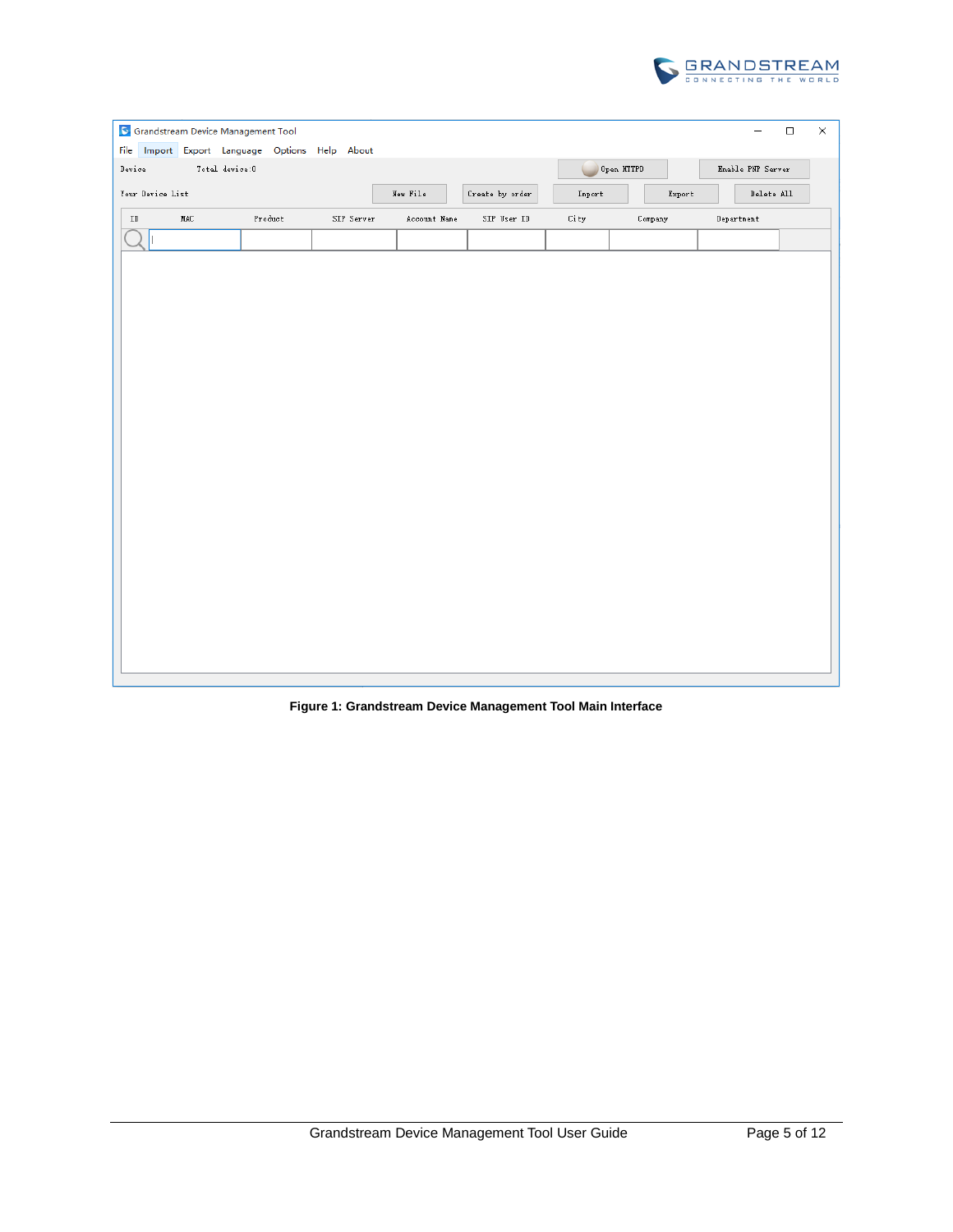

# **TUTORIAL OF FUNCTIONS**

#### <span id="page-6-1"></span><span id="page-6-0"></span>**NEW FILE**

The New File option is used to create a new configuration file for a specified Grandstream phone. Users need to fill the MAC address, Product model, Account name, and other advanced settings on the New Device interface. Once the configuration is done, users should click Save to store this configuration information on "Your Device List" in this application. The New File option is shown below:

| New Device                  |                | × |
|-----------------------------|----------------|---|
| <b>MAC</b>                  | 00<br>OB<br>82 | ۸ |
| Product Model GXP16XX       |                |   |
| Account Name                |                |   |
| SIP Server                  |                |   |
| SIP User ID                 |                |   |
| SIP Authentication ID       |                |   |
| SIP Authentication Password |                |   |
| Primary Coding1 PCMU        |                |   |
| Primary Coding2 PCMA        |                |   |
| Hide Advance Settings       |                |   |
| D                           |                | v |
|                             | Cancel<br>Save |   |

<span id="page-6-2"></span>**Figure 2: New File Option**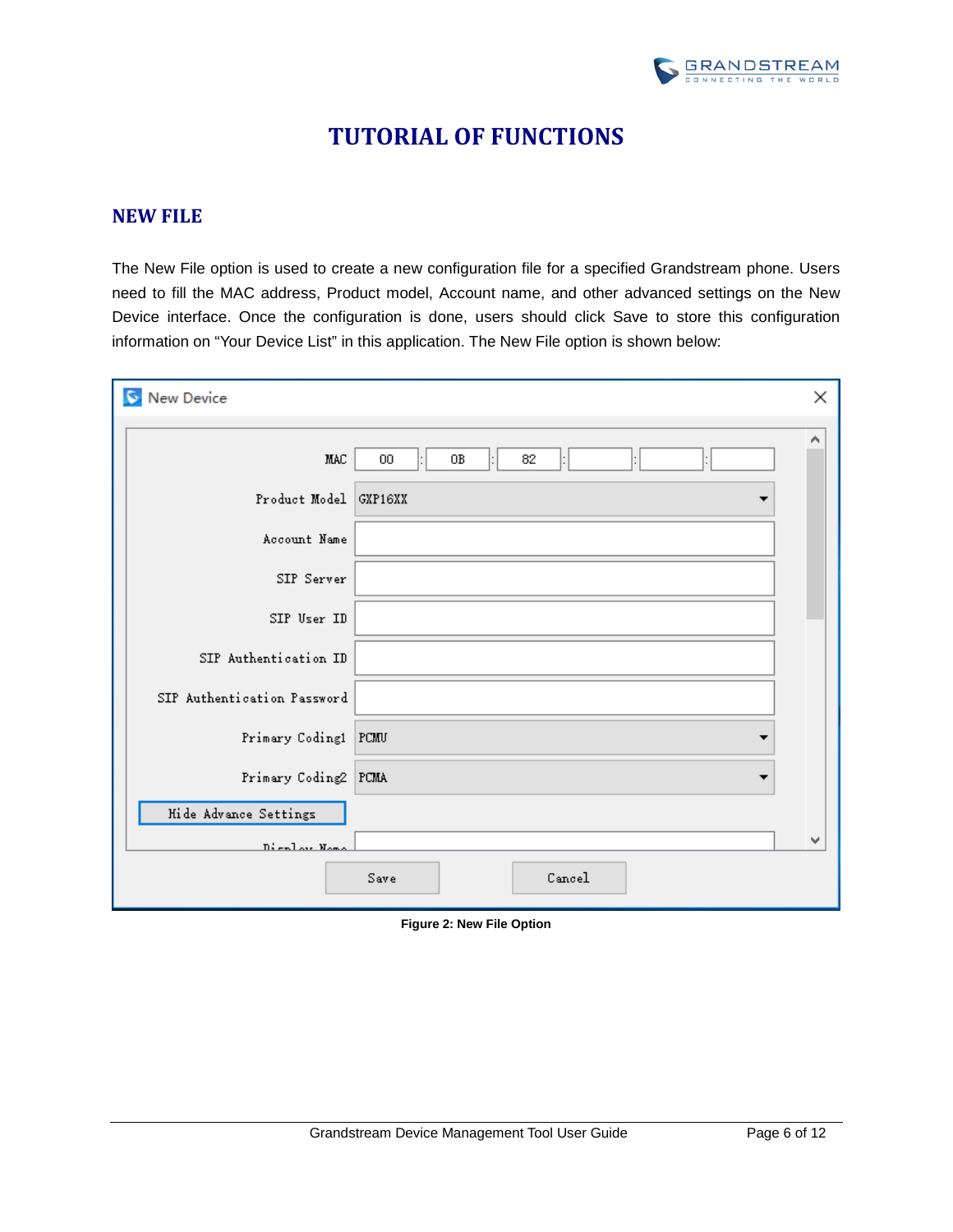

#### <span id="page-7-0"></span>**CREATE BY ORDER**

The Create by Order option is used to create two or more configuration files for Grandstream phones. Users not only need to fill the MAC address, Account name, codec configurations and other necessary settings, and also need to define the quantity of devices, MAC and User ID increasing law. For this reason, the devices' configuration files could be generated automatically following this defined law. Once the configuration is done, users should click Save to store this configuration information on "Your Device List" one by one in this application. The Create by Order option is shown below:

| Create new device by order  | ×                   |
|-----------------------------|---------------------|
|                             | ∧                   |
| Quantity of devices 2       |                     |
| MAC increasing law 2        |                     |
| User ID increasing law      | 1                   |
| First MAC                   | 0B<br>82<br>00      |
| Product Model GXP16XX       |                     |
| SIP Server                  |                     |
| First SIP User ID           |                     |
| First SIP Authentication ID |                     |
| First Account Name          |                     |
| SIP Authentication Password |                     |
|                             | v<br>Cancel<br>Save |

<span id="page-7-1"></span>**Figure 3: Create by Order**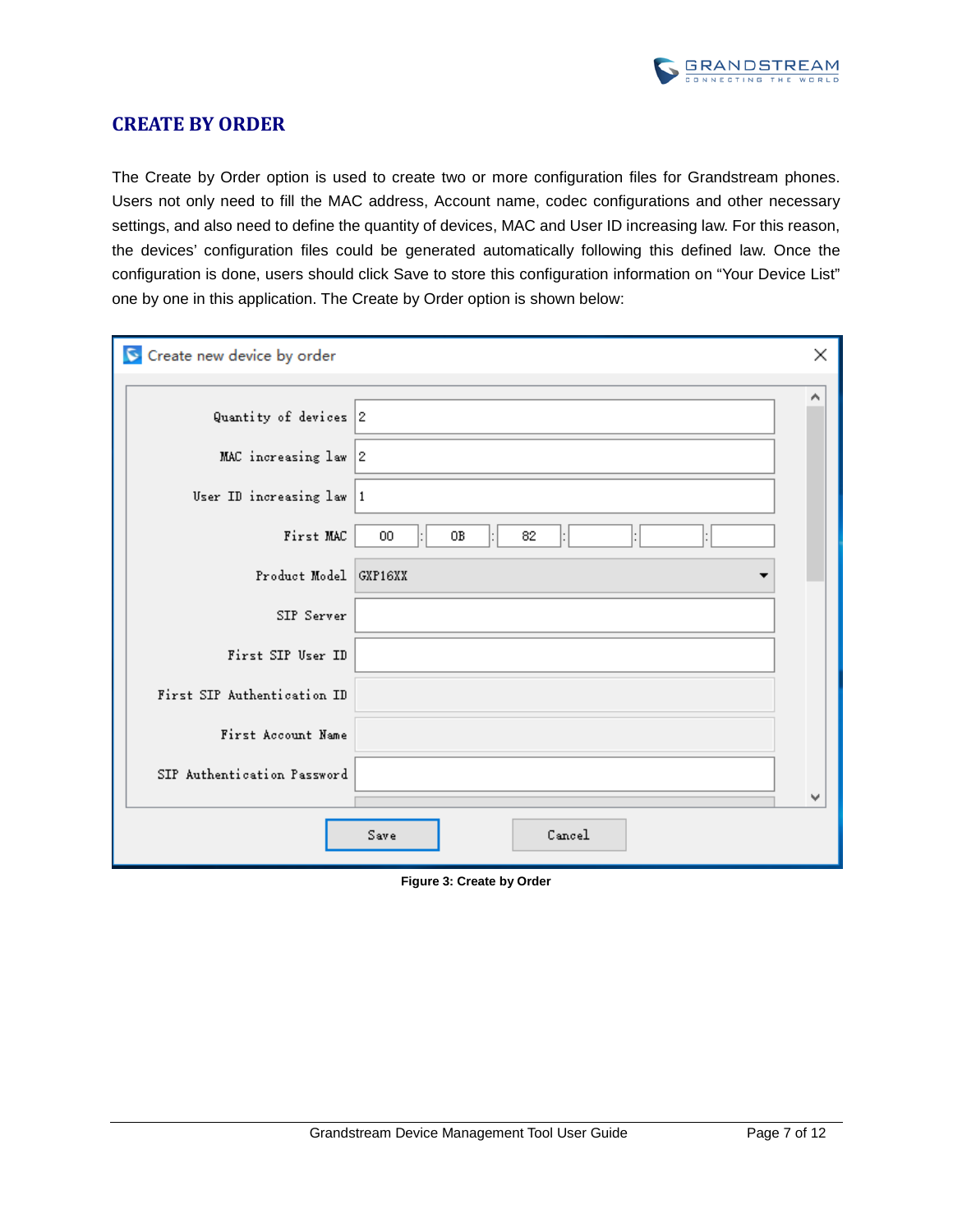

### <span id="page-8-0"></span>**IMPORT OPTION**

The Import feature allows users to import existing .CSV configuration file into Grandstream Device Management Tool, and the configuration file could be found on "Your Device List" after importing.

| Import File     |            |     |        |             |
|-----------------|------------|-----|--------|-------------|
| Clear Old List: | $\sqrt{N}$ | Yes |        |             |
| Import File:    |            |     |        | Select File |
|                 | 0K         |     | Cancel |             |

#### **Figure 4: Import Option**

<span id="page-8-1"></span>As the figure shows above, users need to select the .CSV configuration file and click OK to finish importing.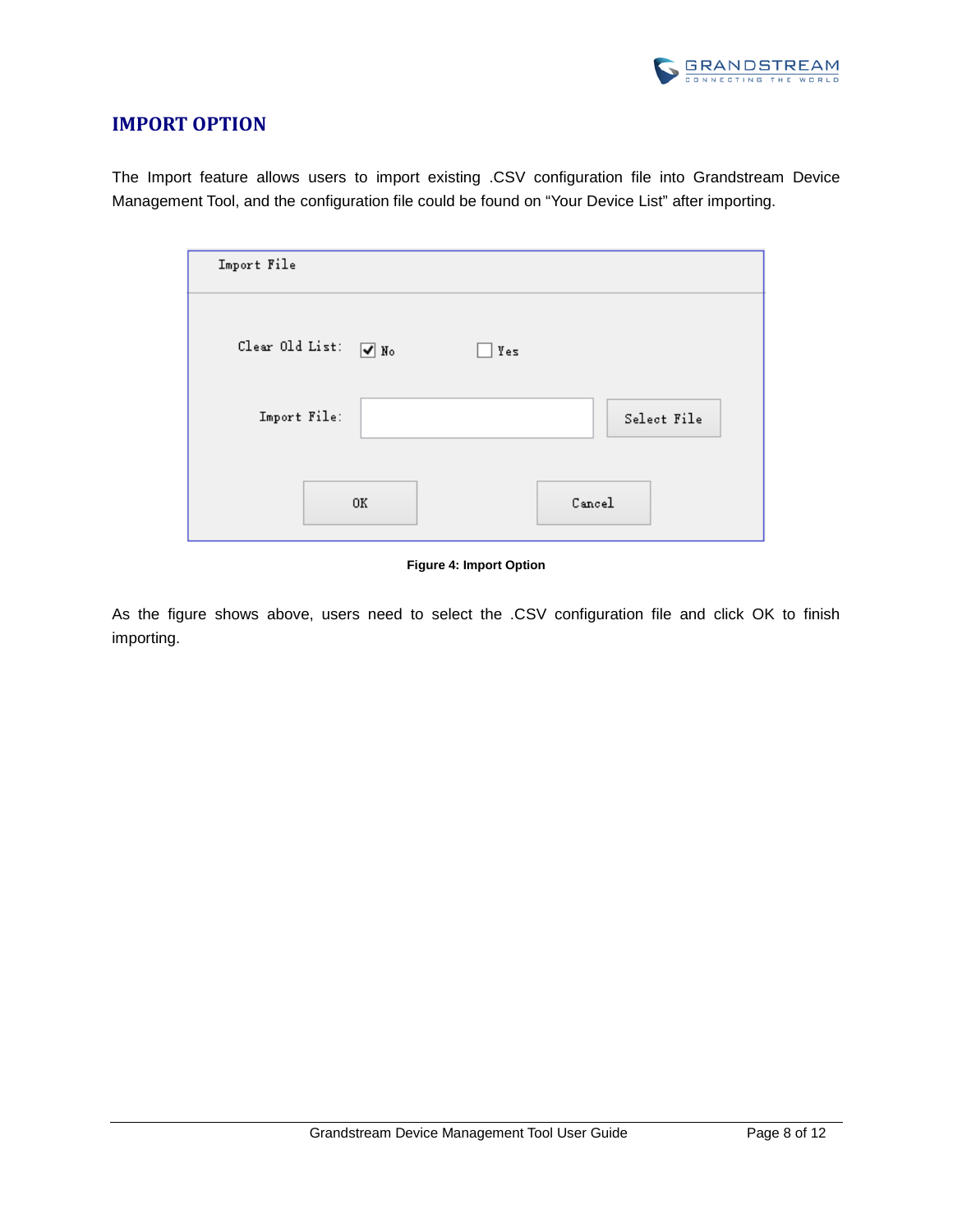

|                | Grandstream Device Management Tool<br>File Import Export Language Options Help About |               |            |              |                             |            |            | $\qquad \qquad -$ | $\Box$                          | $\times$ |
|----------------|--------------------------------------------------------------------------------------|---------------|------------|--------------|-----------------------------|------------|------------|-------------------|---------------------------------|----------|
| ${\tt Device}$ | Total device:1                                                                       |               |            |              |                             | Open HTTPD |            | Enable PNP Server |                                 |          |
|                | Your Device List                                                                     |               |            | New File     | Create by order             | Import     | Export     | Delete All        |                                 |          |
| ${\tt ID}$     | $\texttt{MAC}$                                                                       | $\rm Product$ | SIP Server | Account Name | ${\tt SIP}$ User ${\tt ID}$ | City       | $Comp$ any | Department        |                                 |          |
|                |                                                                                      |               |            |              |                             |            |            |                   |                                 |          |
| 1              | 00:0B:82:5F:D7:FD                                                                    | GXP16XX       |            |              |                             |            |            |                   | $\circ$ $\overline{\mathbb{I}}$ |          |
|                |                                                                                      |               |            |              |                             |            |            |                   |                                 |          |
|                |                                                                                      |               |            |              |                             |            |            |                   |                                 |          |
|                |                                                                                      |               |            |              |                             |            |            |                   |                                 |          |
|                |                                                                                      |               |            |              |                             |            |            |                   |                                 |          |
|                |                                                                                      |               |            |              |                             |            |            |                   |                                 |          |
|                |                                                                                      |               |            |              |                             |            |            |                   |                                 |          |
|                |                                                                                      |               |            |              |                             |            |            |                   |                                 |          |
|                |                                                                                      |               |            |              |                             |            |            |                   |                                 |          |
|                |                                                                                      |               |            |              |                             |            |            |                   |                                 |          |
|                |                                                                                      |               |            |              |                             |            |            |                   |                                 |          |
|                |                                                                                      |               |            |              |                             |            |            |                   |                                 |          |
|                |                                                                                      |               |            |              |                             |            |            |                   |                                 |          |
|                |                                                                                      |               |            |              |                             |            |            |                   |                                 |          |
|                |                                                                                      |               |            |              |                             |            |            |                   |                                 |          |
|                |                                                                                      |               |            |              |                             |            |            |                   |                                 |          |
|                |                                                                                      |               |            |              |                             |            |            |                   |                                 |          |
|                |                                                                                      |               |            |              |                             |            |            |                   |                                 |          |
|                |                                                                                      |               |            |              |                             |            |            |                   |                                 |          |

**Figure 5: Finish Importing**

<span id="page-9-1"></span> **Clear Old list**: If "No" is selected, the previous device configuration file will not be lost. If "Yes" is selected, the previous device configuration file will be overwritten.

### <span id="page-9-0"></span>**EXPORT OPTION**

The Export feature allows users to export configuration file from Grandstream Device Management Tool to PC as .CSV file.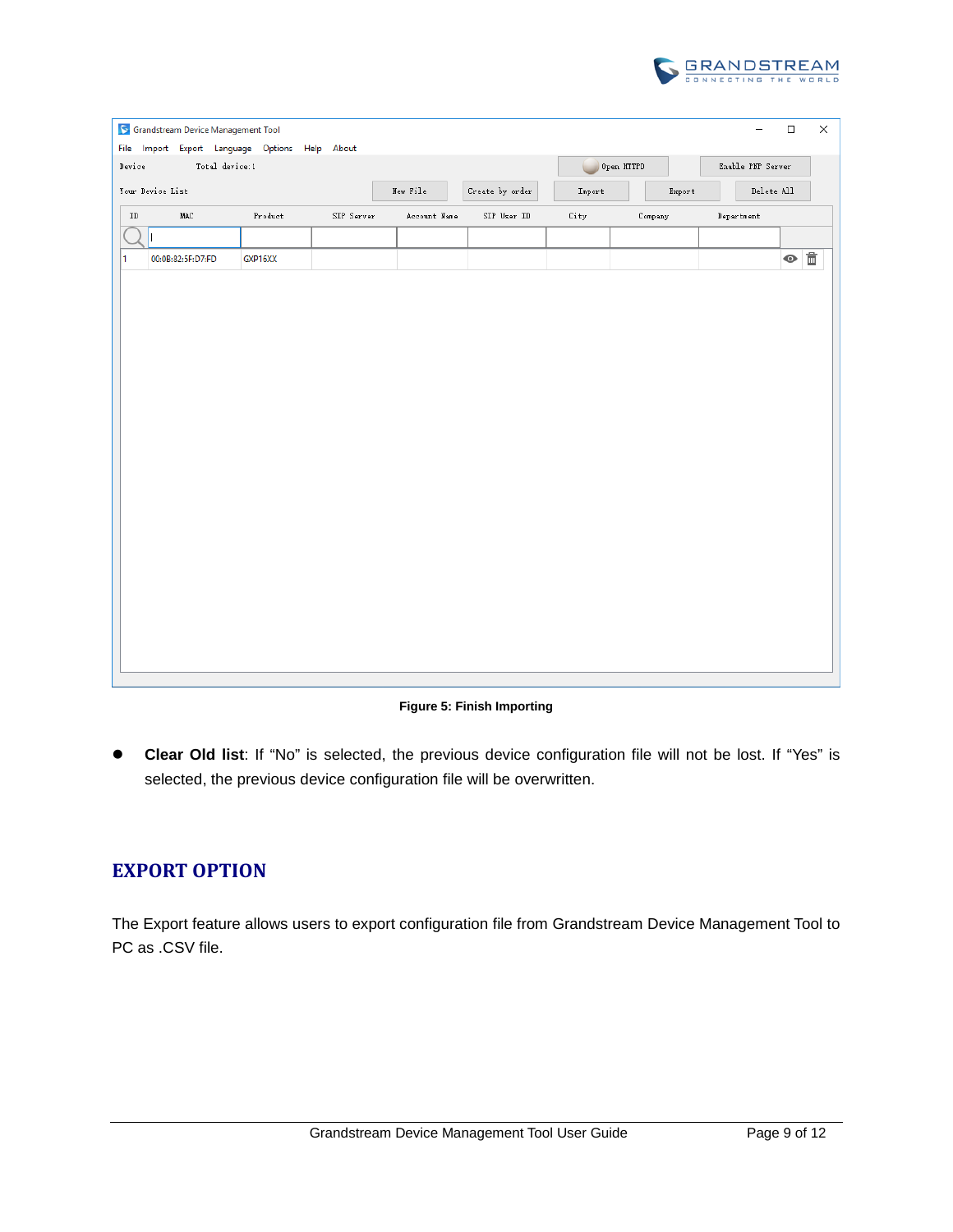

| Export file |    |        |             |
|-------------|----|--------|-------------|
| Export to:  |    |        | Select Path |
|             | 0K | Cancel |             |



<span id="page-10-1"></span>As the figure shows above, users need to select the path where users want to export the configuration file, and click on OK to finish exporting. The default file name is "devices.csv".

### <span id="page-10-0"></span>**HTTPD SERVICE**

The HTTPD service allows users to use Grandstream Device Management Tool as a configuration server, and users could configure Grandstream phones to fetch the configuration file via HTTPD service. Move

Open HTTPD cursor to , and click on the "white ball" to activate the HTTPD service. There will be a dialog to ask users to select an available NIC for HTTPD service, as figure shows below:

| S Select avaliable NIC |    |                          |              |
|------------------------|----|--------------------------|--------------|
|                        |    |                          |              |
| WLAN                   |    | 169.254.114.5            | ́            |
| ○ 本地连接* 2              |    | 169.254.68.104           |              |
| $\bigcirc$ jdy         |    | 169.254.68.104,192.168.1 | $\checkmark$ |
|                        | 0K | Cancel                   |              |

**Figure 7: Select an Available NIC**

<span id="page-10-2"></span>Then, users need to press OK to select the NIC. An HTTPD service path and port number will appear on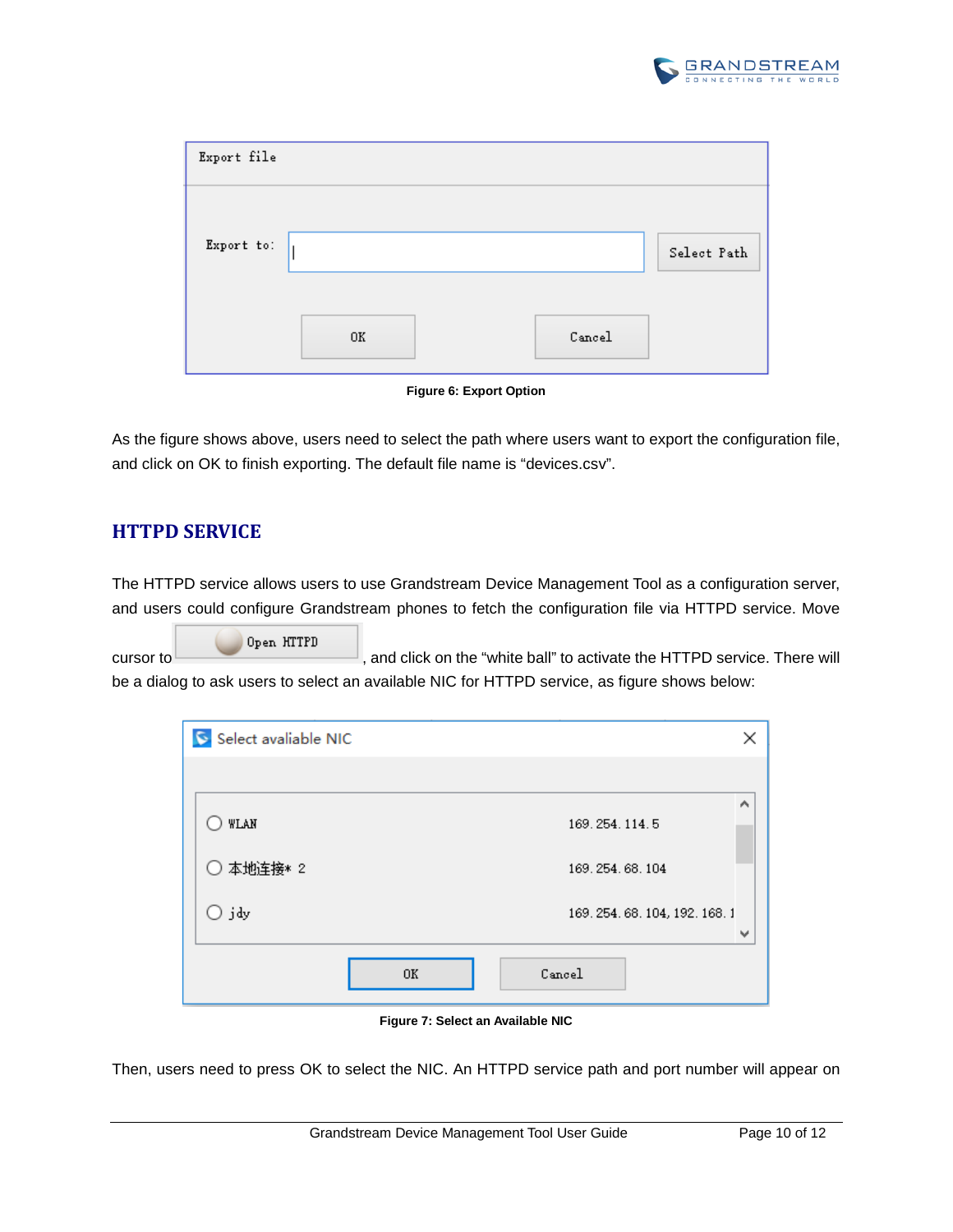

| S HTTPD server request informations                                                        | п | × |
|--------------------------------------------------------------------------------------------|---|---|
| HTTPD server is running.<br>ServerIP1:169.254.114.5<br>ServerIP2:192.168.127.54<br>Port:80 |   |   |
|                                                                                            |   |   |

screen. Write down this information for the next step. As the figure shows blow:

#### **Figure 8: HTTPD Service Enabled**

<span id="page-11-1"></span>Then, users need to configure the Config Server Path on Grandstream phones. For example, on GXP2140, users need to login phone's web UI, and go to Maintenance -> Upgrade and Provisioning, fill the HTTPD server path into Config Server Path. When Grandstream phone finishes rebooting, phone will fetch the configuration file from HTTPD server.

#### <span id="page-11-0"></span>**PNP FEATURE**

The PNP feature allows users to deploy a large amount of Grandstream phones easily. When HTTPD

Enable PNP Server service is enabled, click on  $\overline{\phantom{a}}$ , the PNP service is enabled.

For Grandstream phones, users need to have at least 1 activated account on the phone, and enable "3CX Auto Provision" option on the phone side. Once phone finishes rebooting, phone will fetch the configuration file from Grandstream Device Management Tool automatically.

**Note:** Grandstream GXP/GXV phones have at least 1 activated account as default. The "3CX Auto Provision" is enabled as default.